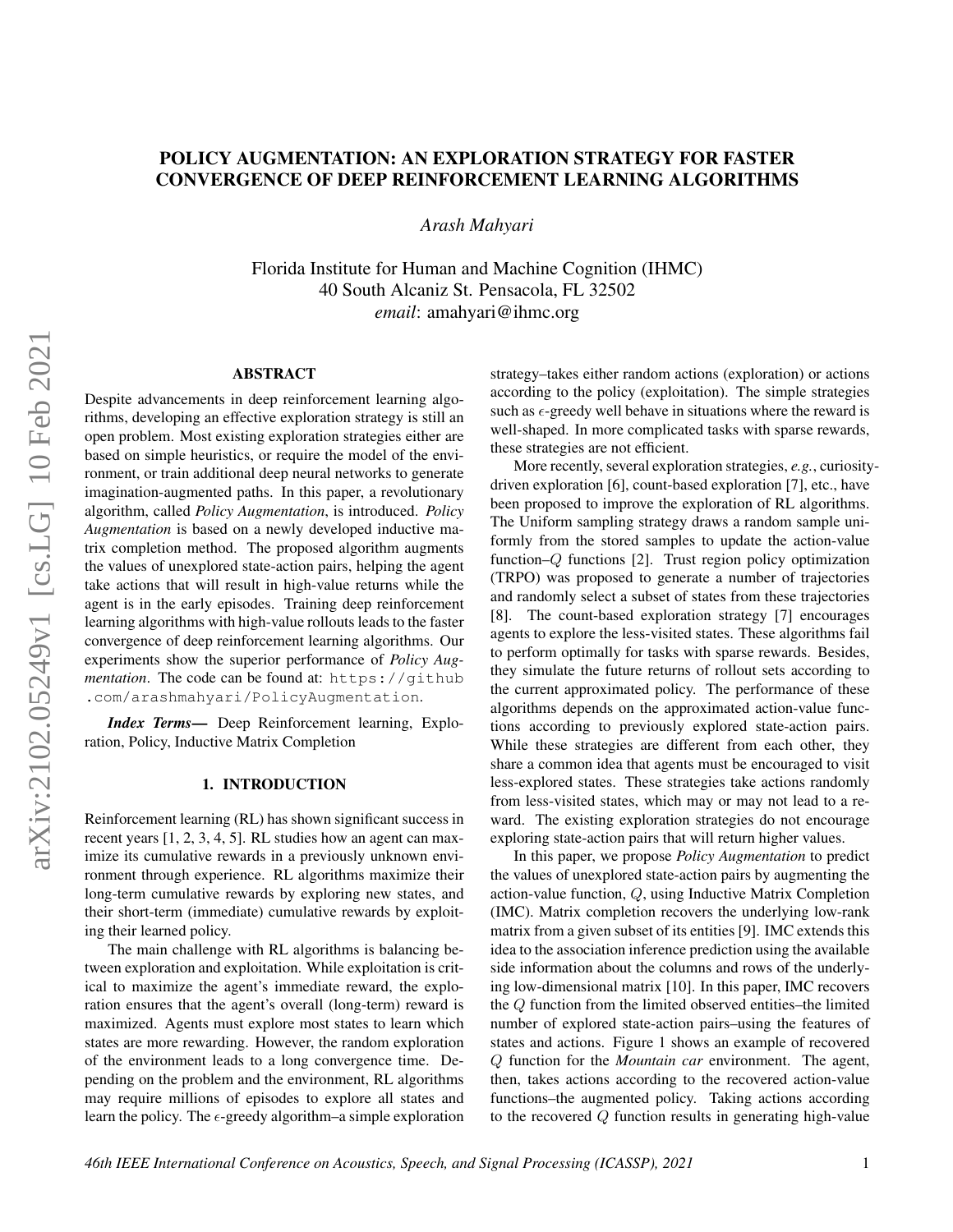

<span id="page-1-0"></span>Fig. 1. Augmenting Q of *Mountain Car* with IMC.

rollouts for training deep reinforcement learning (DRL) algorithms. The purpose of *Policy Augmentation* is to generate high-value rollouts and train the agent with them during early episodes, which reduces the training time significantly. After training with high-value rollouts, the agent explores and exploits according to the existing DRL approaches, *e.g.*, Proximal Policy Optimization (PPO) [\[11\]](#page-4-10).

Fig. [3.](#page-3-0)a shows the classical *Mountain Car* control problem [\[12\]](#page-4-11). The environment is described in details in Section [4.](#page-2-0) The optimal policy must accelerate to the right when the car moves in the direction of the positive velocity, and accelerate to the left when the car is moving in the direction of the negative velocity. The existing exploration methods may apply negative, positive, or zero force when the car moves in the direction of the positive velocity. *Policy Augmentation* explores the pairs that are predicted to have high values, *e.g.*, positive force in the direction of the positive velocity. Our proposed strategy is different from [\[13\]](#page-4-12), in that our method requires neither training nor the model of the environment, whereas the deep learning model used in [\[13\]](#page-4-12) requires training.

#### 2. REINFORCEMENT LEARNING

An infinite-horizon discounted Markov decision process (MDP) is defined by  $(\mathcal{S}; \mathcal{A}; \mathcal{P}, r, \rho_0, \gamma)$ , where  $\mathcal{S}$  is a set of finite states,  $\mathscr A$  is a finite set of actions,  $\mathscr P : \mathscr S \times \mathscr A \times \mathscr S \to \mathbb R$ is the transition probability distribution,  $r : \mathscr{S} \to \mathbb{R}$  is the reward function,  $\rho_0 : \mathscr{S} \to \mathbb{R}$  is the distribution of the initial state  $s_0$ , and  $\gamma \in (0, 1)$  is the discount factor.

Let  $\pi$  represents the stochastic policy of an agent that maps the action  $a_t$  for a given  $s_t$  to the future state  $s_{t+1}$ , and  $R(\pi)$  represents the expected discounted reward of the policy:  $R(\pi) = \mathbb{E}_{s_0, a_0, \dots} \left[ \sum_{t=0}^{\infty} \gamma^t r(s_t) \right]$ , where  $s_0 \sim \rho_0(s_0)$ ,  $a_t \sim \pi(a_t|s_t)$ , and  $s_{t+1} \sim \mathcal{P}(s_{t+1}|s_t, a_t)$ . The stateaction value function,  $Q_{\pi}$ , is defined as [\[14\]](#page-4-13):  $Q_{\pi}(s_t, a_t)$  =  $\mathbb{E}_{s_{t+1},a_{t+1},\dots} \left[ \sum_{l=0}^{\infty} \gamma^l r(s_{t+l}) \right]$ , where  $a_t \sim \pi(a_t|s_t)$ , and  $s_{t+1} \sim \mathscr{P}(s_{t+1}|s_t, a_t).$ 

An agent interacts with an environment by sequentially selecting actions, observing states, and receiving rewards to find the optimal policy that maximizes the cumulative discounted reward  $R_t = \sum_{l=0}^{\infty} \gamma^l r_{t+l}$ . Different algorithms have been proposed to approximate  $Q_{\pi}(s_t, a_t)$ , *e.g.*, *Q*-Learning, Deep Q-Learning [\[14,](#page-4-13) [1\]](#page-4-0):

$$
Q(s_t, a_t) \leftarrow Q(s_t, a_t) + \alpha [R_{t+1} + \gamma \max_a Q(s_{t+1}, a) - Q(s_t, a_t)]. \quad (1)
$$

#### 3. PROPOSED METHOD

In this section, we describe the proposed exploration strategy with *Policy Augmentation*. The goal of the proposed method is to augment the policy based on what the agent has experienced so far using IMC methods. Our assumption is that the agent has neither any previous experiences, nor the model of the environment. We describes the proposed IMC method for recovering the Q function in Section [3.1.](#page-2-1)

The goal of IMC methods is to recover the underlying low-rank matrix representation of the action-value function from the values of a small given subset of state-action pairs. If either state spaces or action spaces are continuous, we use hashing, *e.g.*, SimHash function [\[7\]](#page-4-6), to discretize their spaces and form the Q matrix.

Let  $Q \in \mathbb{R}^{M \times N}$  be the actual action-value matrix that the agent will learn, and  $\hat{Q} \in \mathbb{R}^{M \times N}$  represents the recovered action-value function by the IMC method, where  $M$  is the total number of states and  $N$  is the total number of actions. Let  $\Omega_t$  represents the set of the observed entities of the action-value matrix– $Q_{\Omega_t}$ –at time step t, and  $Q_{\Omega_t}(s,a)$  refers to the value of the state  $s$  and action  $a$ . After each time step, the agent receives a reward from the environment,  $R_{t+1}$ , that changes the value of either an observed entity of  $Q_t$  or add a new member to the observed set  $\Omega_t$ .

IMC methods incorporate additional information about actions and states, making them appropriate for predicting the values of state-action pairs that have not been explored. Let  $X \in \mathbb{R}^{M \times m}$  and  $Y \in \mathbb{R}^{N \times n}$  represent the state and action features (additional information), respectively. The sth row of  $X$  represents the features of the sth state, and the  $a$ th row of Y is the features of the  $a$ th action. For example, the position and the velocity of the vehicle in the *Mountain Car* environment (Section [4\)](#page-2-0) are hashed to  $\{-1.2, -1.1, \ldots, 0.5, 0.6\}$  and  $\{-0.07, -0.06, \ldots,$ 0.05, 0.06, 0.07}, respectively. The features of the states are  $X = \{(1.2, -0.07), (1.2, -0.06), \ldots, (0.06, 0.6), (0.07, 0.6)\}.$ The features of the actions are  $Y = \{-1, 0, 1\}$ . These features are the basic knowledge of the environment.

The state-action values (the entities of  $Q_{\Omega_t}$ ) are unbounded and increase to large values, especially the states and the actions close to the initial state  $s_0$ . The large values of some entities of  $Q_{\Omega_t}$  affect the performance of IMC methods. Thus, we normalize  $Q_{\Omega_t}$  with the number of times the state-action pair is explored,  $\tilde{Q}_t(s, a) = Q_t(s, a) / N q_t(s, a)$ , where  $Nq_t(s, a)$  is the number of times  $(s, a)$  is visited.

<span id="page-1-1"></span>Algorithm [1](#page-2-2) shows the proposed exploration strategy for training DRL algorithms. The strategy gets the DRL algorithm, state and action features  $(X \text{ and } Y)$ , the total number of time steps  $(\tau)$ , and initial state  $s_0$  as its input. Because the goal is to generate high-value rollouts during the early episodes, we set a threshold  $\tau_e$ . The proposed algorithm uses the recovered augmented  $\tilde{Q}$  to take actions while  $t < \tau_e$ . During this time period, DRL collects high-value rollouts for training. For  $t > \tau_e$ , the exploration and exploitation of RL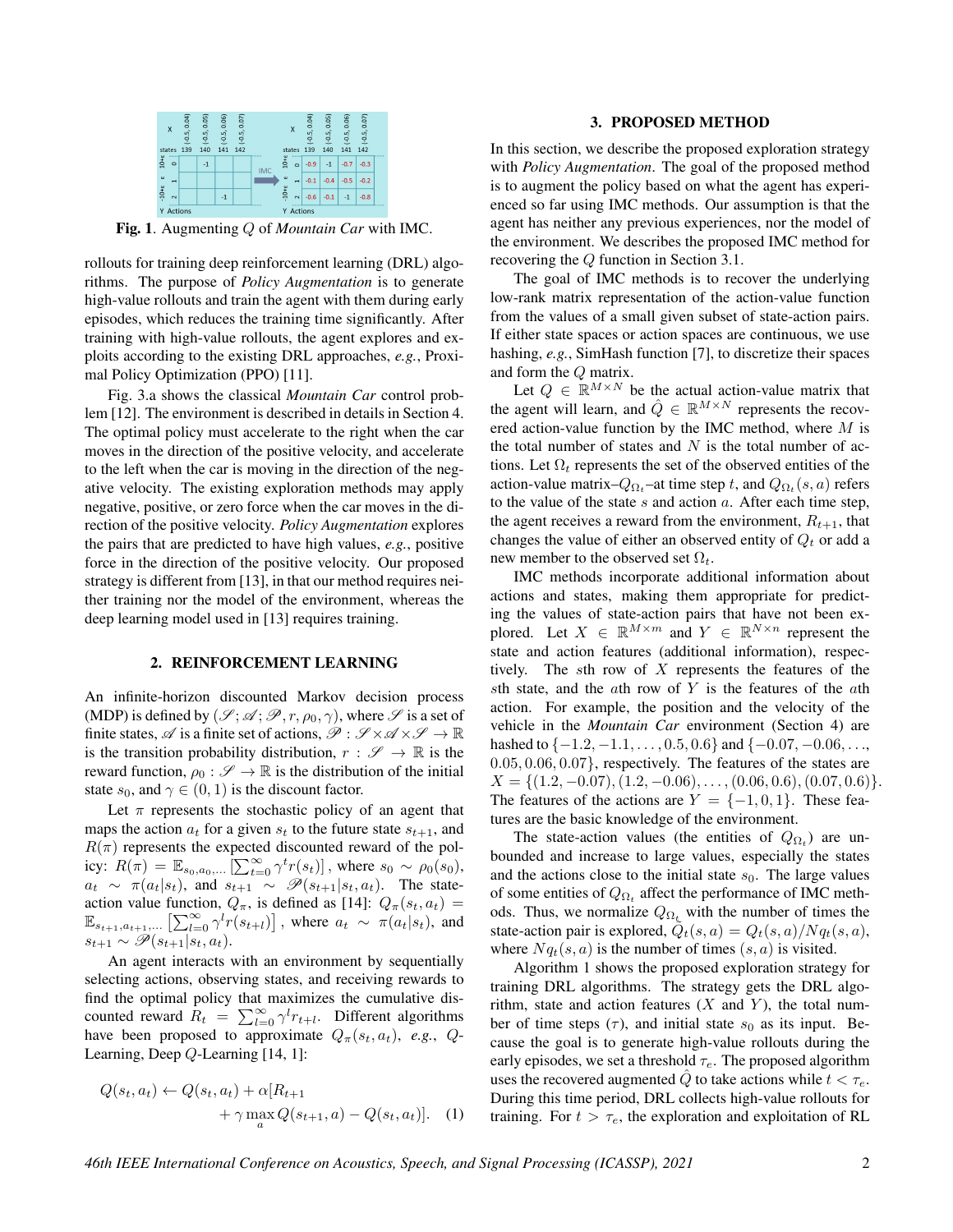Algorithm 1: Exploration Strategy with Policy Augmentation

1 Input: X, Y, RL Algorithm,  $\tau$ ,  $\tau_e$ ,  $\tau_a$ <sup>2</sup> Output: Trained DRL algorithm 3 Initialization:  $\tilde{Q}_0=0$ ,  $Nq=0$ ,  $t=0$ ,  $s_0$ 4 while  $t < \tau$  do 5 if  $t < \tau_e$  then 6  $\int a_t = \arg \max \hat{Q}(s_t, :)$ 7 else  $\mathbf{8}$  |  $a_t$  from the DRL algorithm, *e.g.*, PPO. 9 end 10 Take  $a_t$ , receive  $s_{t+1}$  and  $r_t$ . 11 Collect rollouts for training the DRL algorithm. 12 **if**  $t < \tau_q$  then 13 | Update  $\tilde{Q}_t$  using Eq. [1](#page-1-1) and  $\tilde{Q}_t(s, a) = Q_t(s, a) / Nq_t(s, a).$ 14 | Initialize  $U_t$  and  $V_t$ .  $15$  repeat 16 | Update  $U_t$  using Eq[.3.](#page-2-3) 17 | | Update  $V_t$  using Eq[.4.](#page-2-4) <sup>18</sup> until *convergence criterion is met*; 19  $\begin{array}{|c|c|c|} \hline \end{array}$  Augment the policy  $\hat{Q} = X^T U_t V_t^T Y^T$ . 20 Train the DRL algorithm using the rollouts. 21 end

agents is similar to other previously proposed methods, *e.g.*, PPO, TROPO, Curiosity-based, etc. Note that *Policy Augmentation* cannot replace a learned policy by DRL because it is only a prediction. It is used during the first  $\tau_e$  episodes.

The main assumption of matrix completion and IMC methods is that the underlying matrix–Q function–is low rank. Thus, we calculate the IMC method for the first  $\tau_q$  steps  $(\tau_q < \tau_e)$  while the Q function is still low-rank. As the agent visits more state-action pairs, the rank of the Q increases. The computational complexity of the proposed method is associated with the complexity of the proposed IMC method.

## <span id="page-2-2"></span><span id="page-2-1"></span>3.1. Policy Augmentation

The proposed IMC method recovers the Q function from a given set of observed state-action pairs. We assume that  $Q_t$ is a low-rank matrix (during the first  $\tau_q$  time steps) while the agent is in the early stages of exploration and the set  $\Omega_t$  is very small:  $|\Omega_t| \ll M \times N$ , where  $|\Omega_t|$  is the size of the set  $\Omega_t$ . The normalized state-action value matrix is written as  $\tilde{Q}_t$  =  $XW_tY^T$ , where  $W_t$  is an unknown, low-rank matrix  $W_t =$  $U_t V_t^T \in \mathbb{R}^{m \times n}$  with the unknown rank  $r \ll min(m, n)$ . Our goal is to recover  $\hat{Q}_t$  from  $\tilde{Q}_{\Omega_t}$  by solving  $\min_{U_t, V_t} \ \|\tilde{Q}_{\Omega_t} XU_t V_t^T Y^T \|_F^2 = \min_{U_t, V_t} tr((\tilde{Q} - XU_t V_t^T Y^T)^T (\tilde{Q}_{\Omega_t} XU_tV_t^TY^T$ ) [\[9\]](#page-4-8). There exists a unique solution to this optimization problem if at least  $nm \log(nm)$  state-action values are explored [\[15\]](#page-4-14), and  $U_t$  and  $V_t$  are incoherent [\[16\]](#page-4-15)<sup>[1](#page-2-5)</sup>.

The contribution of our proposed IMC method is that it racks the changing set  $\Omega_t$  as new pairs are revealed during the exploration. Moreover, the values of the observed set  $\Omega_t$  changes with time because the agent receives more rewards (either positive, negative, or neutral) from the environment for repeating the previously taken actions (Eq. [1\)](#page-1-1). Following the definition in [\[17,](#page-4-16) [9,](#page-4-8) [18\]](#page-4-17), we consider  $\tilde{Q}_1, \tilde{Q}_2, \ldots, \tilde{Q}_t$  as a set of linear subspaces on the Grassmann manifold, forming a geodesic.  $\tilde{Q}_i$  is a point in the Grassmann manifold and is represented as a pair  $(U_i, V_i)$ [\[16,](#page-4-15) [9\]](#page-4-8). At each time step, only one element of  $Q_t$  is changing. Thus, the linear subspaces of  $\tilde{Q}_{t-1}$  and  $\tilde{Q}_t$  remain close to each other. The distance between two subspaces is defined by the canonical distance (geodesic or arc-length distance)  $d^2 = d(U_t, U_{t-1})^2 + d(V_t, V_{t-1})^2$  [\[16\]](#page-4-15). We use a set of principal angles  $\{\theta_j\}_{j=1}^r$ ,  $r = min(m, n)$  to quantify  $d(U_t, U_{t-1})$  and  $d(V_t, V_{t-1})$  as the projection distance:  $d^2(U_t, U_{t-1}) = \sum_{k=1}^r \sin^2 \theta_k = r - tr(U_t U_t^T U_{t-1} U_{t-1}^T),$ and  $d^2(V_t, V_{t-1}) = r - tr(V_t V_t^T V_{t-1} V_{t-1}^T)$  [\[19\]](#page-4-18). The augmented action-value matrix,  $\hat{Q}$  is recovered by minimizing the cost function J with respect to  $U_t$  and  $V_t$  [\[10\]](#page-4-9):

$$
J = tr((\tilde{Q} - XU_tV_t^T Y^T)^T(\tilde{Q}_{\Omega_t} - XU_tV_t^T Y^T))
$$
  
+ 
$$
r - tr(U_tU_t^TU_{t-1}U_{t-1}^T) + r - tr(V_tV_t^TV_{t-1}V_{t-1}^T).
$$
 (2)

By taking the partial derivative of the cost function  $J$  with respect to  $U_t$  and  $V_t$  and set them to zero [\[9\]](#page-4-8), the closed form expressions are obtained. Then, the values of  $U_t$  and  $V_t$  are updated iteratively similar to [\[10\]](#page-4-9). The matrices  $U_t$  and  $V_t$ are initialized with random dense matrices. The algorithms updates  $U_t$  and  $V_t$  in Eq[.3](#page-2-3) and [4](#page-2-4) alternatively until the convergence criteria meets.

$$
U_t(i,j) = U_t(i,j) \left[ \frac{X^T \tilde{Q} Y V_t}{X^T X U_t V_t^T Y^T Y V_t - \lambda_1 U_{t-1} U_{t-1}^T U_t} \right]_{(i,j)} \quad (3)
$$

$$
V_t(i,j) = V_t(i,j) \left[ \frac{Y^T \tilde{Q}^T X U_t}{Y^T Y V_t U_t^T X^T X U_t - \lambda_2 V_{t-1} V_{t-1}^T V_t} \right]_{(i,j)}, \quad (4)
$$

where  $(i, j)$  indicates the element of the matrix in the *i*th row and the *j*th column. We selected  $\lambda_1 = \lambda_2 = 1$  here.

## <span id="page-2-4"></span><span id="page-2-3"></span>4. RESULTS

<span id="page-2-0"></span>The OpenAI Gym toolkit [\[20\]](#page-4-19) and the Stable-baseline package [\[21\]](#page-4-20) are used to evaluate the proposed algorithm. Two environments, *Mountain Car* and *CartPole*, are selected. *Policy Augmentation* is integrated with Proximal Policy Optimization (PPO) [\[11\]](#page-4-10) (*PPO+ Policy Augmentation*), and Deep Q-Learning (DQN) [\[1\]](#page-4-0) (*DQN+ Policy Augmentation*). The performances of *PPO+Policy Augmentation* and *DQN+Policy Augmentation* are compared with PPO [\[11\]](#page-4-10), DQN [\[1\]](#page-4-0), PPO+ Counting [\[7\]](#page-4-6), and AttA2C (Att+ Curiosity) [\[22\]](#page-4-21) in both environments. The experiment is repeated 10 times with 10 random initialization, and each time for 2, 500, 000 rollouts. The performances of different methods and exploration strategies are compared using their cumulative rewards. Because the

<span id="page-2-5"></span><sup>&</sup>lt;sup>1</sup>Interested readers may refer to [\[15,](#page-4-14) [16\]](#page-4-15) for the proof.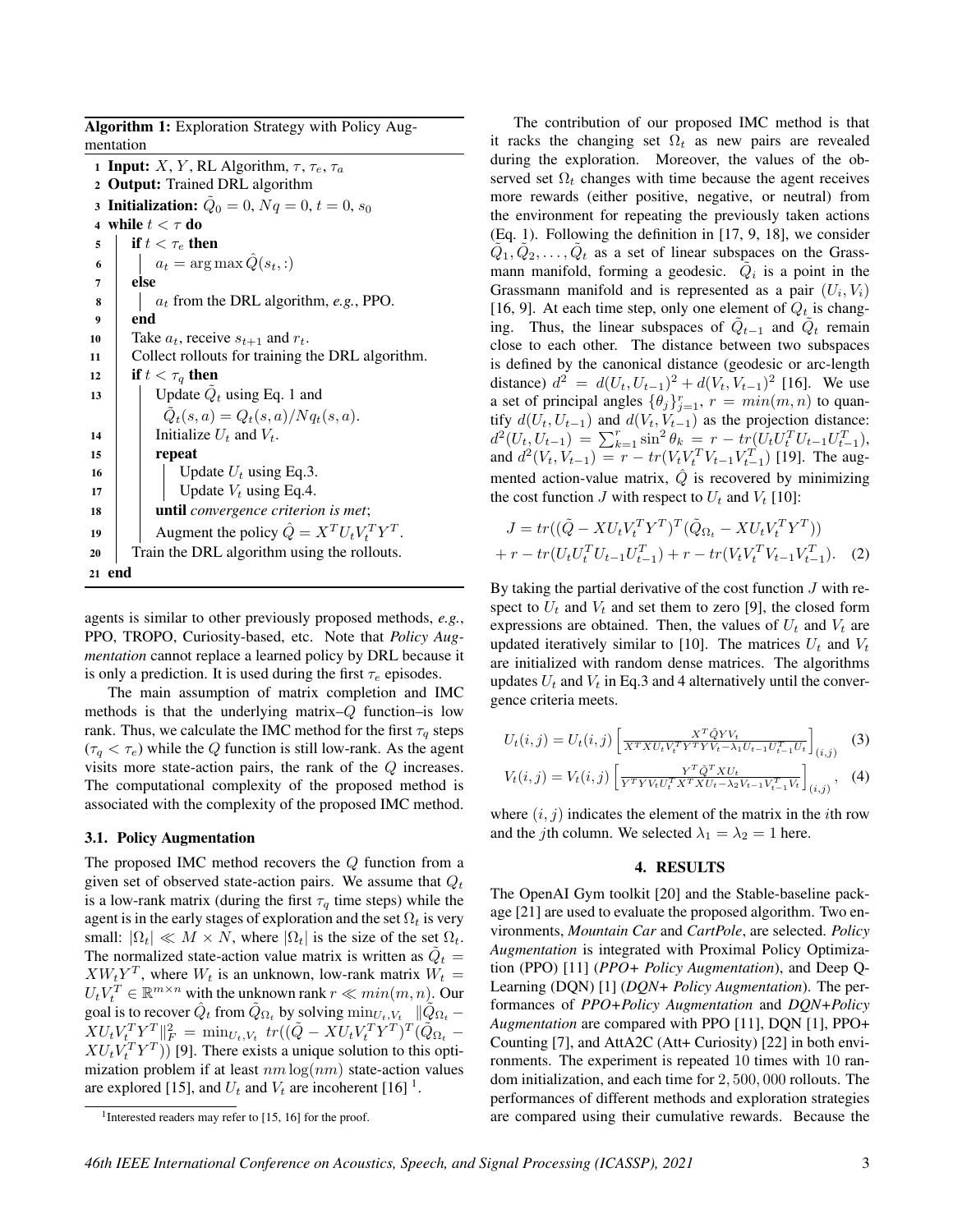

<span id="page-3-1"></span>Fig. 2. (a) Cart Pole Environment; (b) cumulative rewards of each episode. The darker line is the mean of the cumulative rewards over 10 repetitions. The shaded areas represent one standard deviation of the cumulative rewards.

purpose of *Policy Augmentation* is to boost the performance of DRL algorithms during the early episodes, we present the results of only a few first episodes.

*CartPole*: The agent playing *CartPole* receives an observation with four elements from the environment: *Cart Position* ∈ [−4.8, 4.8], *Cart Velocity* ∈ (−∞, ∞), *Pole Angle*  $\in [-24^{\circ}, 24^{\circ}]$ , and *Pole Angular Velocity* ∈  $(-\infty, \infty)$ . The agent can push the cart either to the left (0) or to the right (1), and receives one reward for every step. The game terminates if either  $|Pole Angle| > 12^{\circ}$ ,  $|Cart Position| > 2.4$ , or episode length is greater than 200. At the start of each episode, the position of the cart is randomly drawn from the uniform distribution [−0.05, 0.05]. *Cart Position*, *Cart Velocity*, *Pole Angle*, *Pole Angular Velocity* are used as the state features–columns of the matrix X, in *Policy Augmentation*. We used the vector  $Y = [-10, 10]^T$  as the action features; 10 is selected arbitrary to increase the difference between left and right actions. The positive and negative signs are the side information indicating the opposite direction of two actions.

Figure [2.](#page-3-1)b shows the cumulative rewards of different agents playing the Cart Pole. The darker lines represent the mean of the cumulative rewards of 10 repetitions, and the shaded areas represent one standard deviation of the cumulative rewards for 10 repetitions. Overall, the *PPO+ Policy Augmentation* has the best performance, and the *DQN+Policy Augmentation* has a comparable performance with the PPO and the AttA2C (Att+ Curiosity) methods. PPO has a better performance than DQN. When PPO is combined with *Policy Augmentation*, it shows superior performance.

*MountainCar*: The state of the *Mountain Car* environment is two dimensional: *Car Position* ∈ [−1.2, 0.6] and *Car Velocity*  $\in (-0.07, 0.07)$ . The agent can take either of three actions: Accelerate to the Left (0), Don't accelerate (1), and Accelerate to the Right (2). The negative force moves the car in the direction of the negative velocity in Fig. [3.](#page-3-0)a, and the positive force moves the car in the positive direction. At the start of each episode, the position of the cart is randomly drawn from the uniform distribution  $[-0.6, -0.4]$ . The agent receives −1 as its reward for every step it takes unless the car reaches the flag, when the agent receives the reward 10. The



<span id="page-3-0"></span>Fig. 3. (a) Mountain Car Environment; (b) cumulative rewards of each episode. The darker line is the mean of the cumulative rewards over 10 repetitions. The shaded areas represent one standard deviation of the cumulative rewards.

game terminates if either  $|Car \, Position| > 0.5$ , or episode length is greater than 200.

We used *Car Position* and *Car Velocity* as the columns of X (state features), and  $Y = [-10 + \epsilon, 0 + \epsilon, 10 + \epsilon]^T$ . epsilon is a small non-zero value, *e.g.*, 1, that prevents multiplying  $W$  by zero. Figure [3.](#page-3-0)b shows the cumulative rewards of different agents. The darker lines represent the mean of the cumulative rewards of 10 repetitions, and the shaded areas represent one standard deviation of the cumulative rewards over 10 repetitions. The *PPO+ Policy Augmentation* and the *DQN+Policy Augmentation* have the best and the second best performances, respectively. Other methods are not able to generate high-value rollouts during the first 100 episodes.

The experiments showed that the performance of the proposed *Policy Augmentation* exploration strategy depends on the first taken action. In the beginning, the  $Q$  matrix is zero and the agent chooses randomly an action from all zerovalued actions. The estimation of  $\hat{Q}$  values are affected by which action is taken in the first step. To achieve a superior performance, the proposed strategy observes the cumulative reward. If the cumulative rewards during the first few episodes are below a predefined value, Q is reset to zero and the agent takes a new action randomly.

### 5. CONCLUSION

*Policy Augmentation* predicts the values of unexplored stateaction pairs using IMC methods. By taking actions at early stages according to the predicted state-action values, agents collect rollouts with high values. Deep reinforcement learning algorithms trained with the high-value rollouts learn policies faster than existing exploration strategies. *Policy Augmentation* results in faster training of deep reinforcement learning algorithms, which makes deploying deep reinforcement learning algorithms in new environments more practical.

Future work will consider developing more computationally efficient IMC algorithms that update the previously augmented policy after each step from the new observed entity. The future work will also develop DRL algorithms that balance the number of high-value and low-value rollouts for training in environments with sparse rewards.